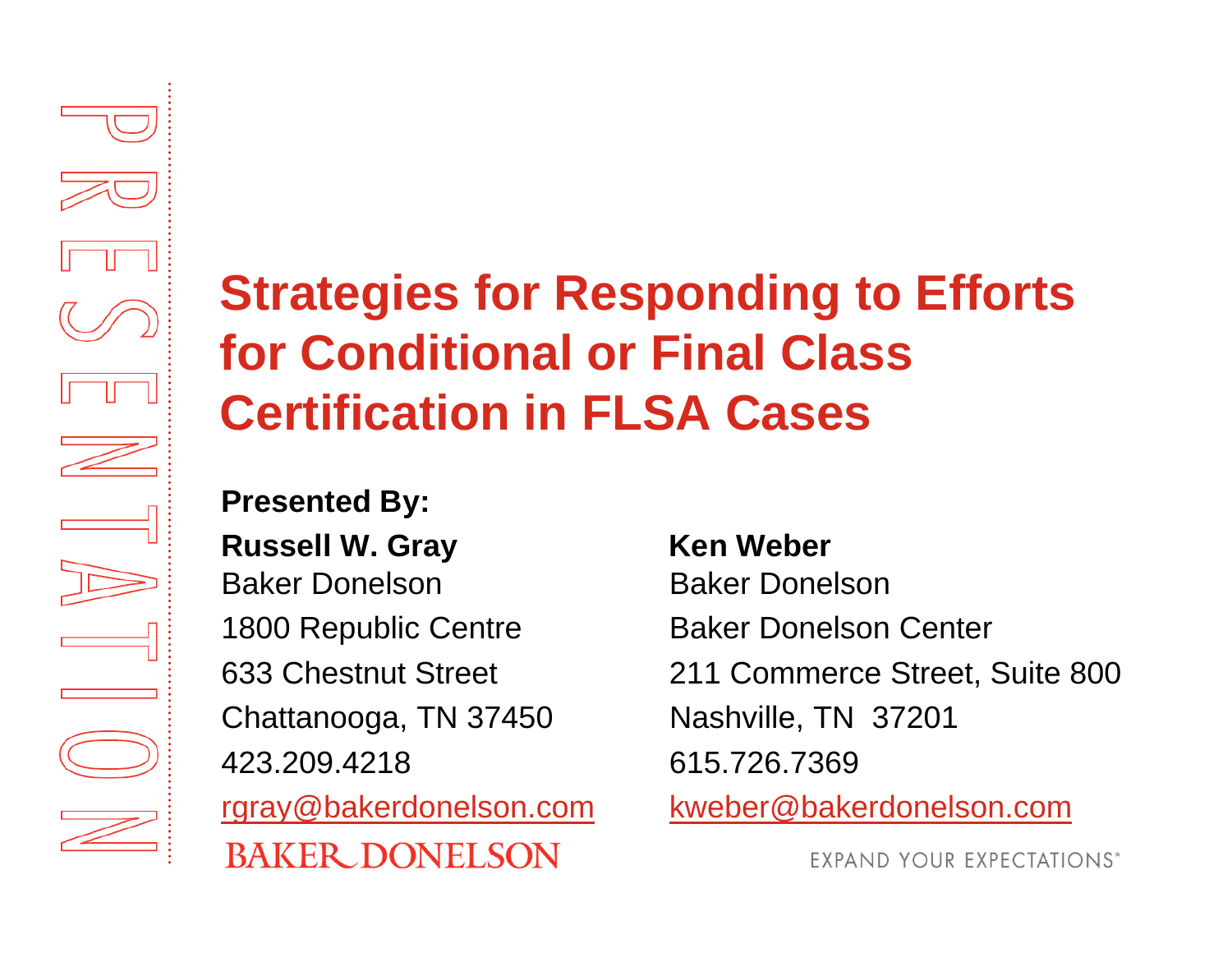The threshold question of whether to contest conditional certification implicates a host of considerations, including:

- The plaintiffs' substantive claims some FLSA claims are easier to conditionally certify than others
- Your jurisdiction many courts follow the "lenient standard" for conditional certification, but not all
- The strengths and weaknesses of the plaintiffs' claims the employer may want a collective action to achieve a more comprehensive settlement
- The potential size of the collective action if conditionally certified
- The defendants' appetite for litigation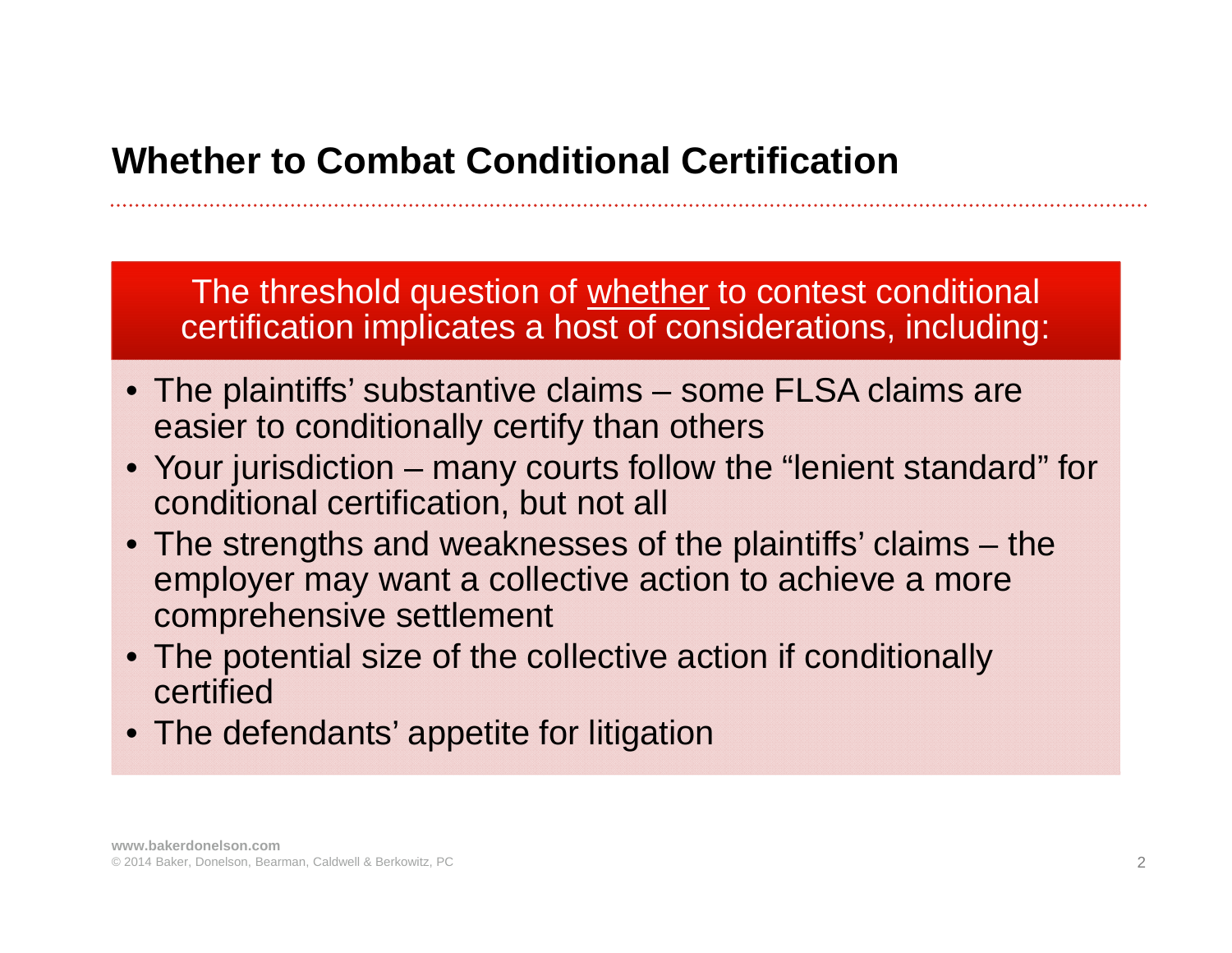If the defendant chooses to contest conditional certification, the next question is how to do it

- Explore whether the parties can agree to pre-certification discovery and its parameters
- • Generally, at this juncture plaintiffs may want to develop evidence of the defendant's policies and practices and defendants may want to conduct discovery from the named plaintiffs
- •In the absence of an agreement, the parties may need to litigate these issues – know your court
- $\bullet$  Many of these questions will be controlled by the nature of the FLSA claims in question
- Defendants should not rely exclusively on discovery at this juncture – develop the facts with a thorough investigation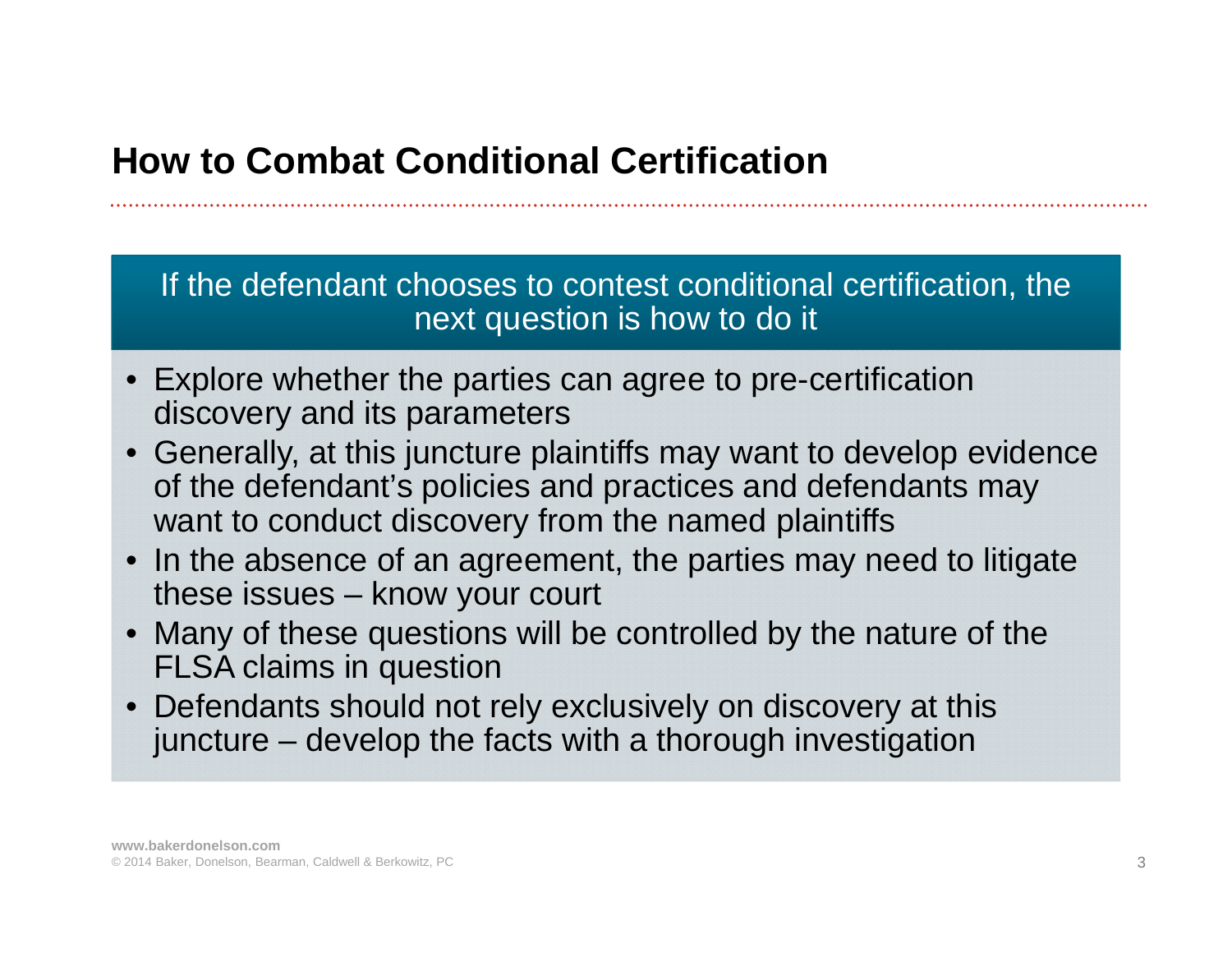### **How and Whether to Conduct Pre-Conditional Certification Discovery**



• May aid settlement approval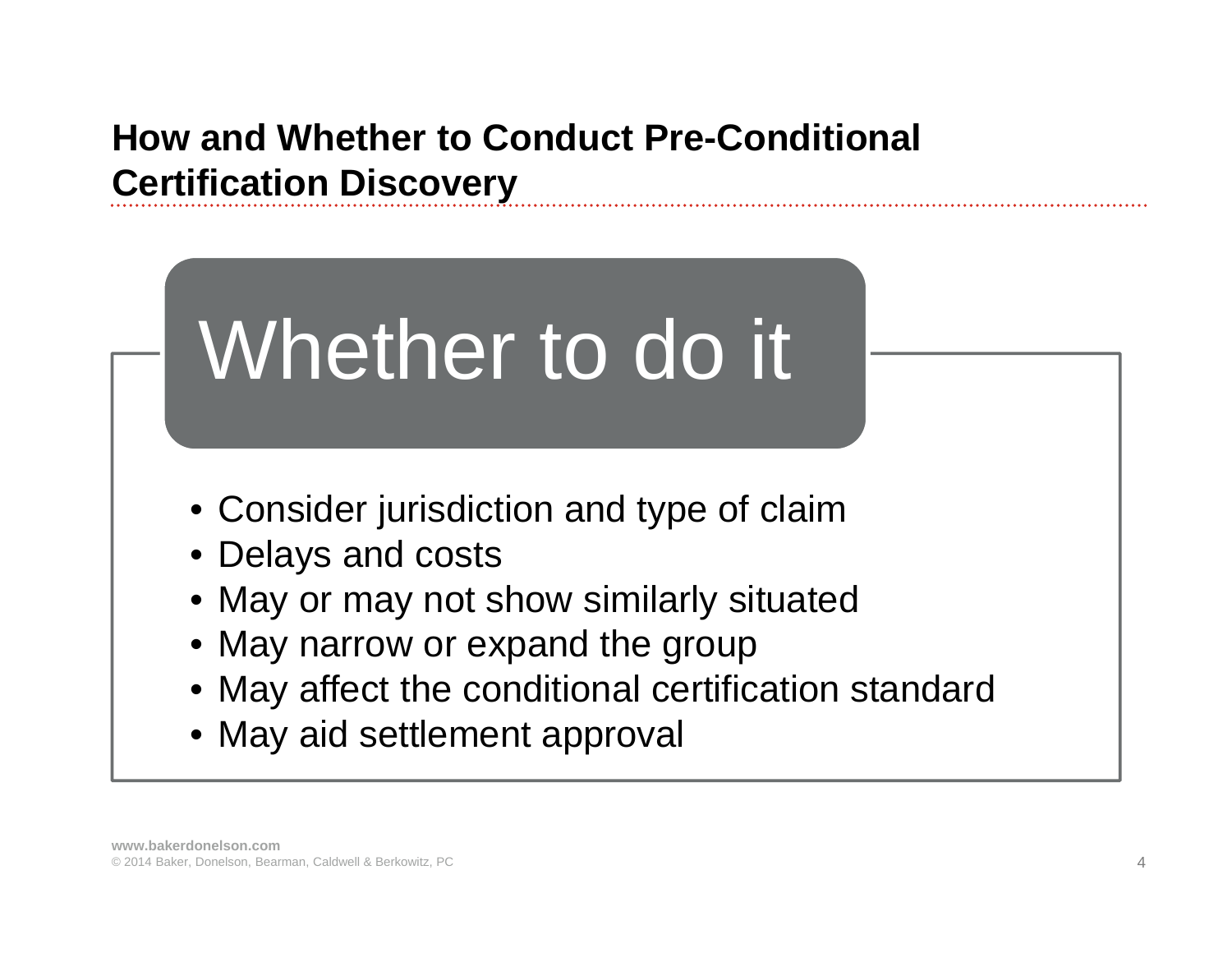### **How and Whether to Conduct Pre-Conditional Certification Discovery (continued)**

## Options for discovery

- Depositions named plaintiffs and more
- Depositions 30(b)(6)
- Written discovery
- Questionnaires options:
	- Samples versus all potential opt-ins
	- From plaintiffs' counsel only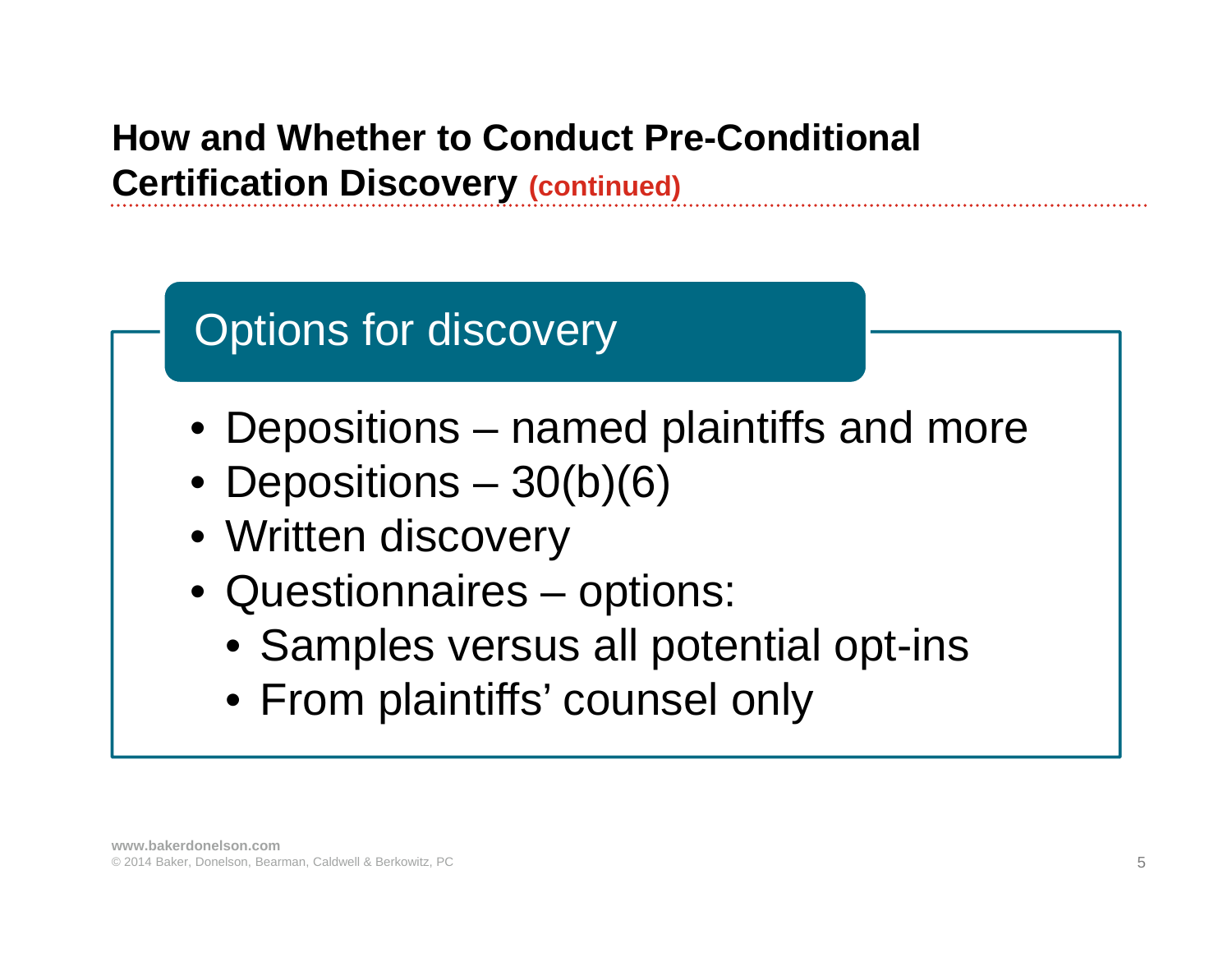### **How and Whether to Conduct Pre-Conditional Certification Discovery (continued)**

#### Options for discovery (continued)

- Questionnaires pros and cons
	- Risk of good and bad information for both sides
	- Possible exclusion of nonresponsive persons
	- Delays
	- Perhaps help with settlement and court approval

#### Other considerations:

- Rule 26(f) meeting and scheduling order being clear as to plan
- •Preserving right to conduct further discovery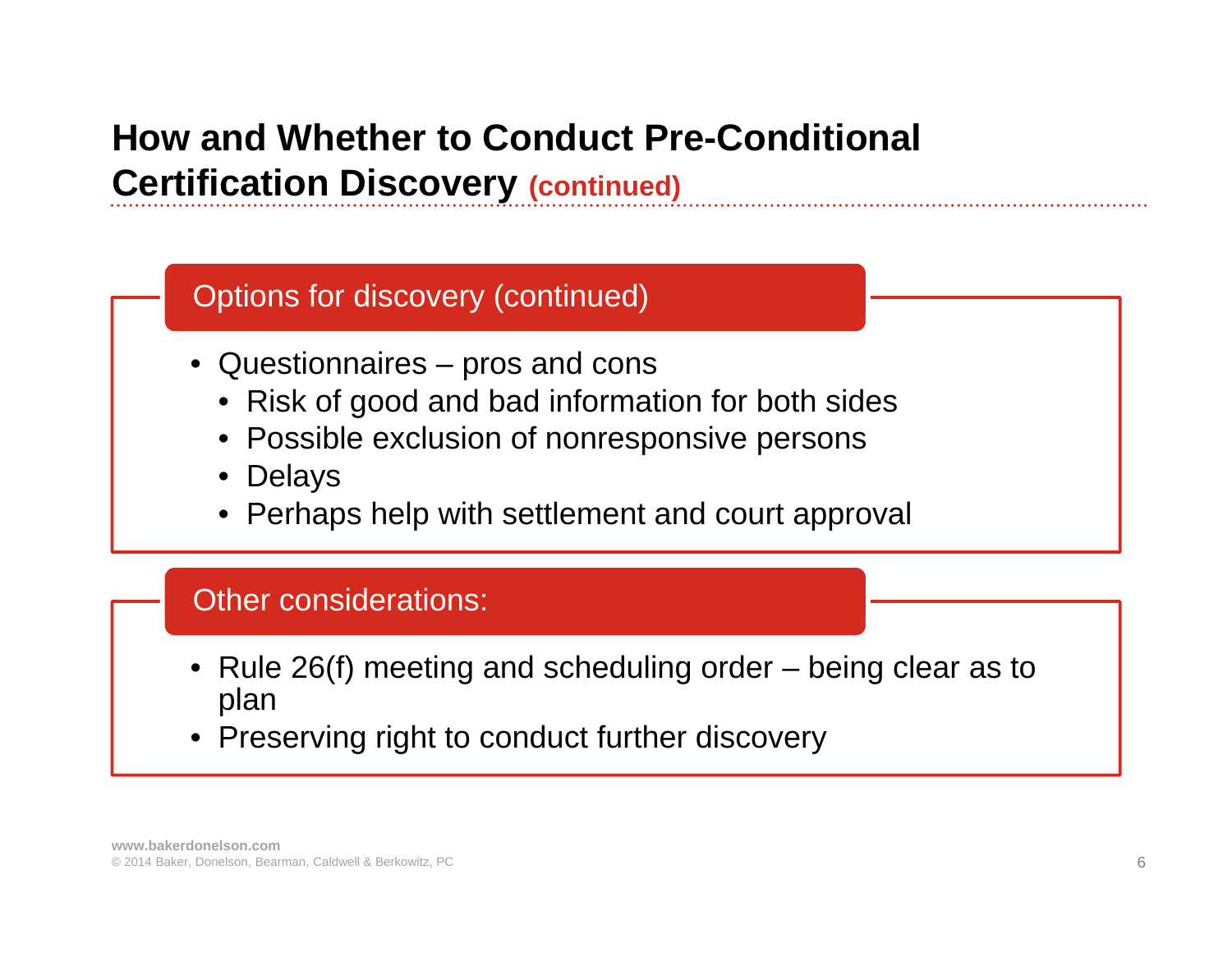### **Dealing with Efforts for Both an Opt-In and Opt-Out Class**

In recent years, more plaintiffs in wage and hour cases are filing "hybrid" cases, which involve FLSA claims and state law wage claims. These cases introduce another layer of complication to wage and hour litigation, including:

- Vastly different certification standards 29 U.S.C. §216 (b) versus Fed. R. Civ. P. 23
	- Defendants should vigorously defend their right to have the plaintiffs' state law claims subjected to the stringent certification requirements of Rule 23
- The differences between opt-in procedures (FLSA) versus opt-out procedures (Rule 23) create special challenges in drafting notice(s) to the class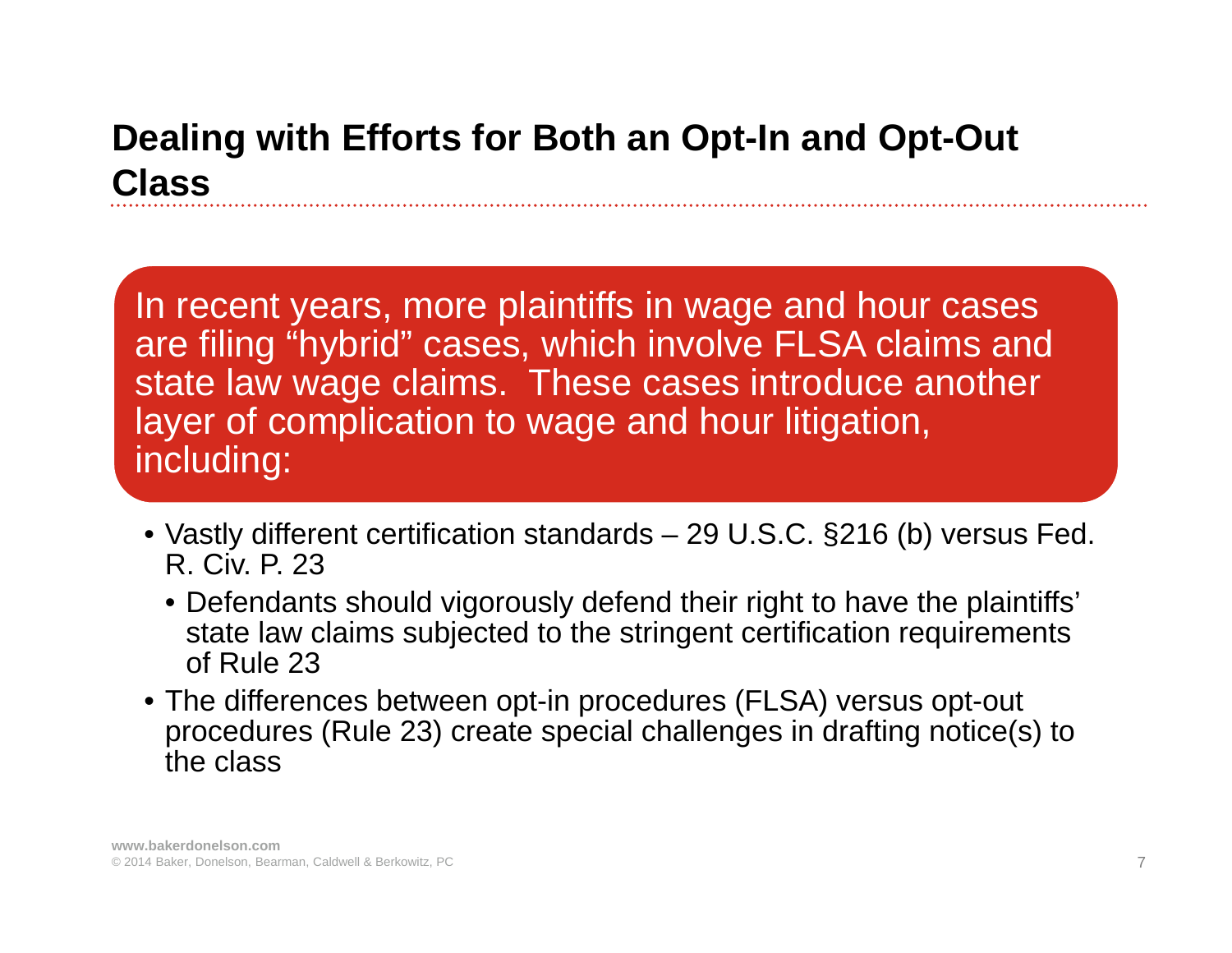### **Dealing with Efforts for Both an Opt-In and Opt-Out Class (continued)**

### Hybrid cases create other challenges, including:

- Statute of imitations differences The relevant period for FLSA claims is usually 3 years back from when a plaintiff opts in, but the relevant periods for state law claims are often greater than 3 years
- Damages issues:
	- Liquidated damages are available for FLSA plaintiffs, but often are not available under state law
	- Pre-judgment interest is not available to FLSA plaintiffs, but often is available under state law
	- $\bullet$  In hybrid cases, some plaintiffs may only have state law damages and others will have both state law and FLSA damages
- Trying a hybrid case to a jury presents even more daunting challenges – some of which may cut against the plaintiffs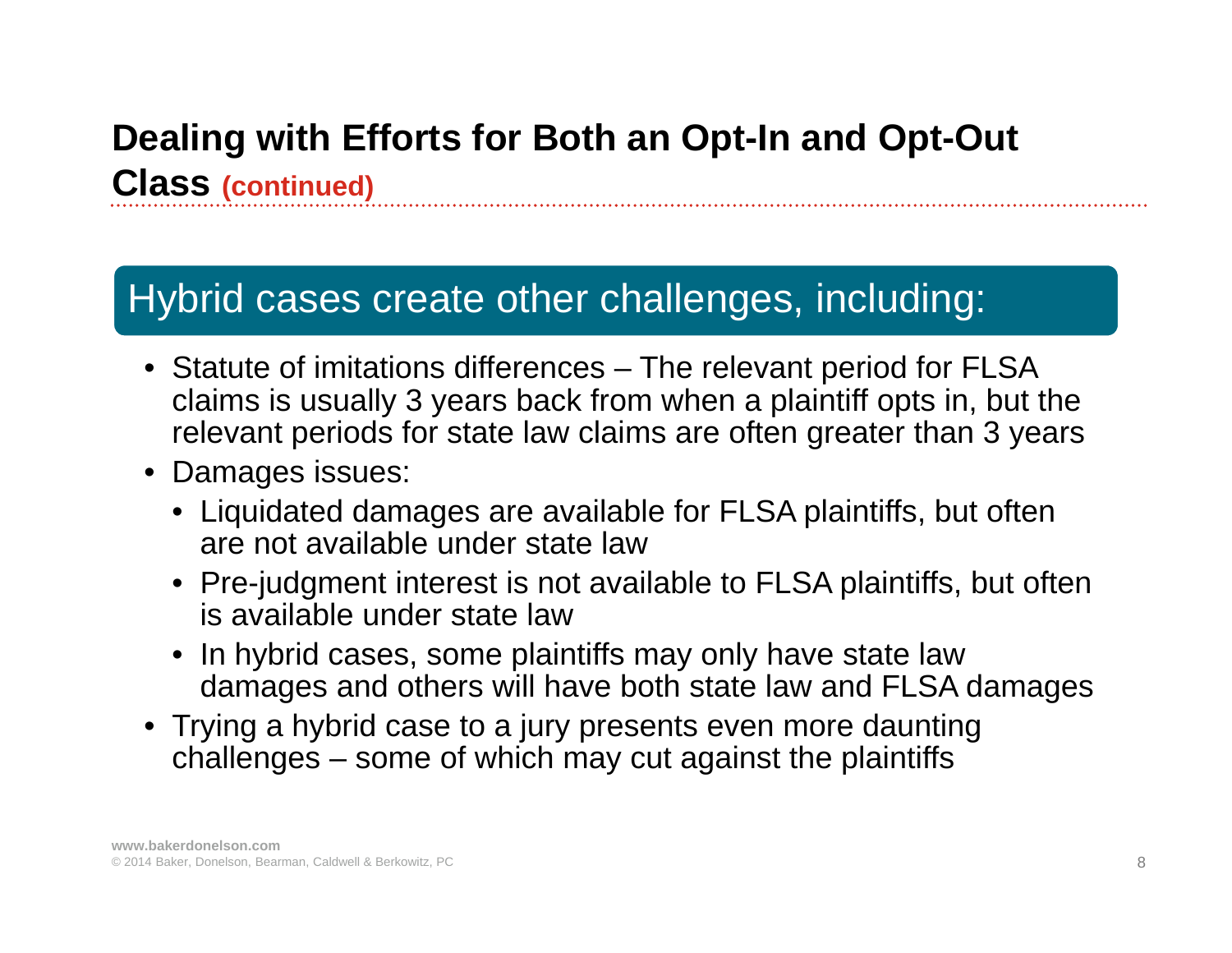#### **Conducting Discovery in View of Decertification**

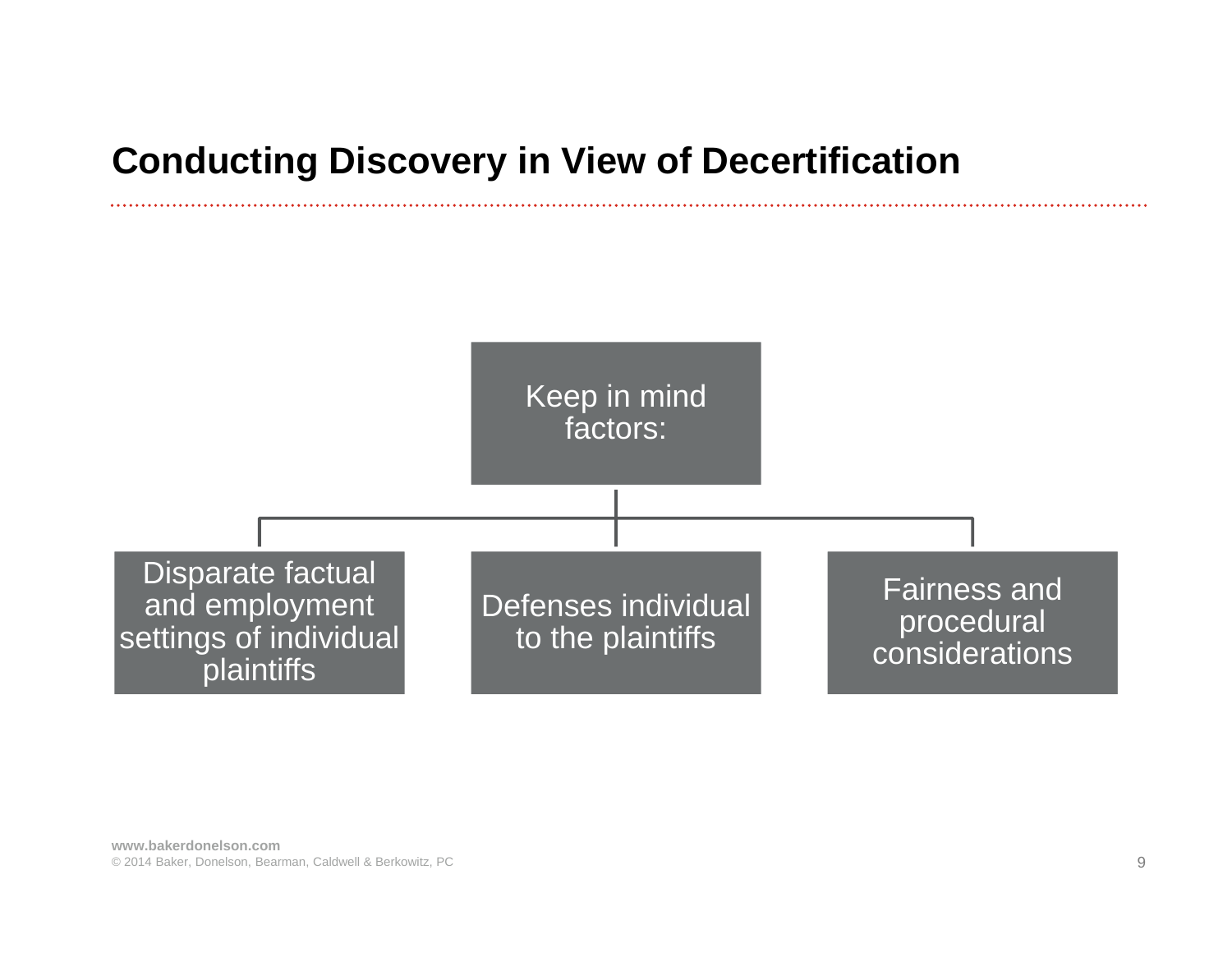#### **Conducting Discovery in View of Decertification (continued)**

## Options for discovery

#### • Depositions – How many and how to complete?

- Interrogatories and document requests
- Questionnaires
- Written depositions
- Other discovery options

## Focus of discovery – **Differences**

• Supervisors, practices, job duties, locations, policies, timekeeping, potential damages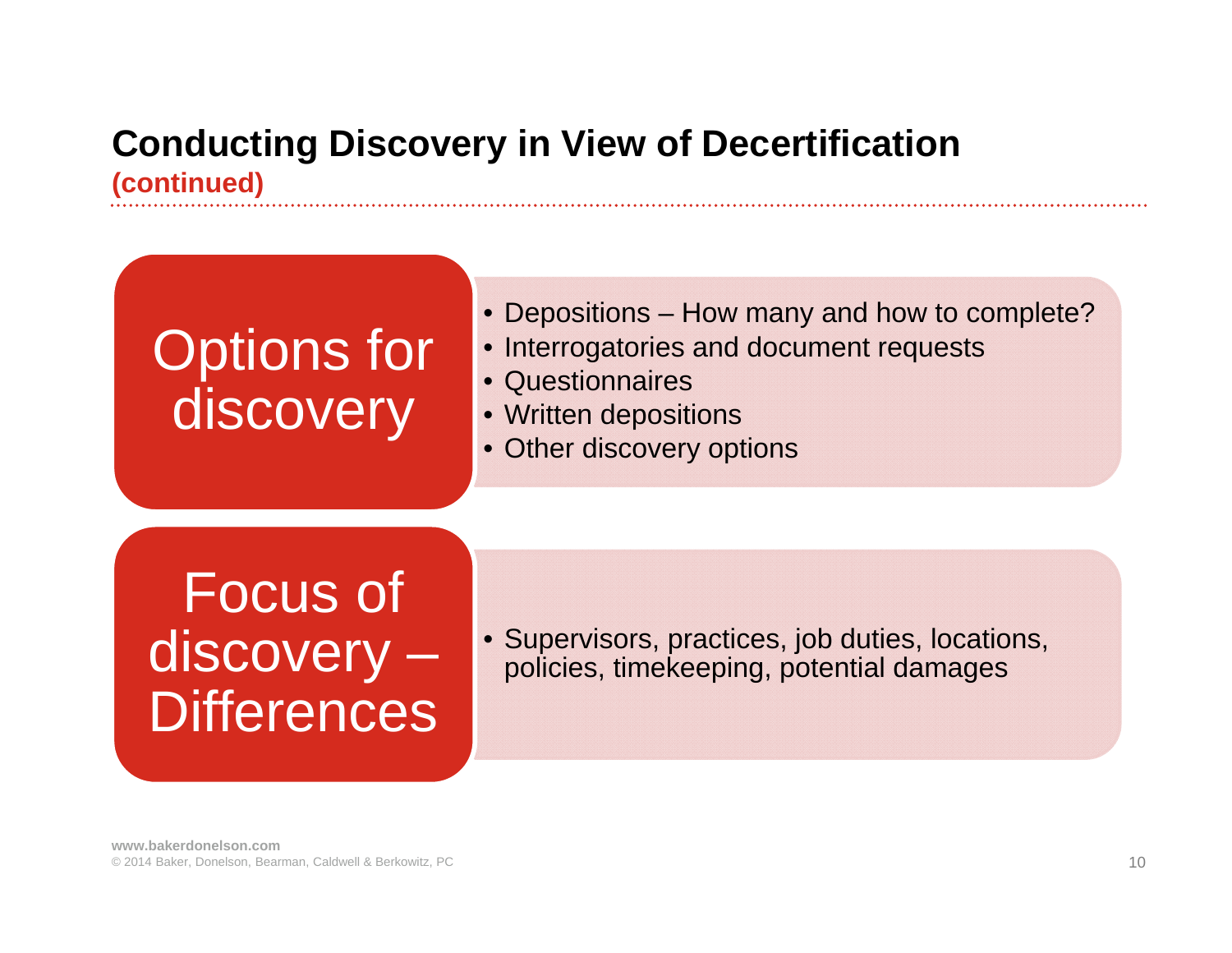#### **Preparing Compelling Arguments to Defeat Certification or Obtain Decertification**

Defense counsel's plan for defeating conditional certification or later obtaining decertification should dominate the defendants' litigation strategy

If defeating certification in total is unrealistic, carefully consider all opportunities to limit the scope of the collective action or class

Before discovery even starts, consider whether the defendant can develop "decert. evidence"

•Caution – pre-cert. contact with potential class members

Design a discovery plan with decertification as a primary goal

Seize opportunities to advance decertification via motion practice

Consider when to move for decertification

Take advantage of decertification opportunities at trial

**www.bakerdonelson.com**© 2014 Baker, Donelson, Bearman, Caldwell & Berkowitz, PC